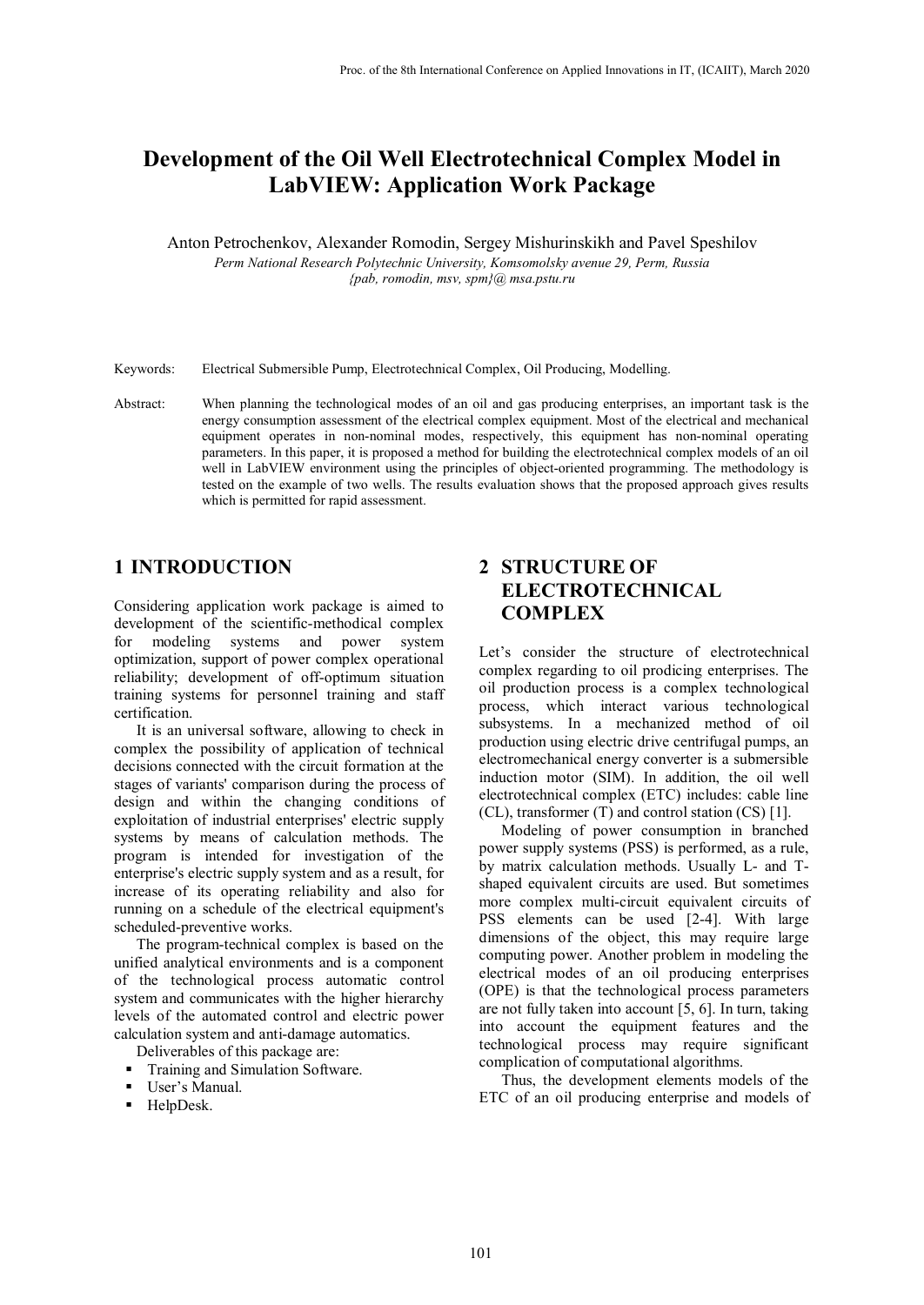their interaction taking into account technological parameters is an urgent task.

According to well-known approaches, the structure of OPE ETC can be represented as a threelevel system [6, 7]:

- **Level of transformer substation (TS).** The power source is an external power grid (PG). Usually, the power supply voltage at this level is 35-110 kV.
- **Level** of complete transformer substation (CTS). The power source is the TS, and the distribution of electricity through the CTS occurs. Usually, the power supply voltage is 6-20 kV.
- **Electric centrifugal pumps (ESP). The power** source is the CTS, and the ETC of ESP installation is directly supplied. Usually, the power supply voltage at this level is 0.4-1 kV.

In the process of oil production, subsystems of various physical nature interact with each other. In our case, these are electrical, mechanical and hydraulic subsystems. The oil reservoir and the ESP interact as the hydraulic and mechanical subsystems. ESP and SIM interact as the mechanical and electrical subsystems. The scheme of the ESP elements interaction is shown in Figure 1.

The algorithm for the ETC elements parameters calculation taking into account the oil reservoir parameters and technological parameters, as well as an algorithm for calculation of the electric mode parameters is shown below.

### **2.1 ETC Elements Parameters Calculation**

### **2.1.1 Electric Centrifugal Pump**

The power required to drive the pump is calculated by the formula:

$$
P_{\rm ESP} = \frac{\rho_{\rm I}g\left(H_{\rm dyn} + \frac{P_{\rm wh}}{\rho_{\rm I}g}\right)\cdot Q_{\rm ESP}}{\eta_{\rm ESP}} \cdot 10^{-3},\tag{1}
$$

where  $\rho_{\rm fl}$  – liquid density, kg/m<sup>3</sup>;  $H_{\rm dyn}$  – dynamic liquid level, m;  $P_{wh}$  – wellhead pressure, Pa;  $Q_{ESP}$  – ESP pumping rate, m<sup>3</sup>/day;  $\eta_{\text{ESP}}$  – ESP efficiency.

It should be noted that the ESP efficiency is determined by its nameplate characteristic, taking into account the operating point and frequency regulation.

### **2.1.2 Submersible Induction Motor**

Based on the power needed to drive the pump and the nameplate motor power, the motor load factor is determined by the formula:

$$
k_{\text{LOAD}} = \frac{P_{\text{ESP}}}{P_{\text{SIM.NP}}} \cdot 100\%,\tag{2}
$$





Figure 1: Scheme of the ESP elements interaction.

Then, based on the motor load characteristics, which are presented in the equipment catalog, the motor power factor and efficiency at the current load are determined. After that, the active and reactive power consumed by the motor are determined according to the formulas:

$$
P_{\text{SIM}} = P_{\text{ESP}} + P_{\text{ESP}} \cdot (1 - \eta_{\text{SIM}}) \tag{3}
$$

$$
Q_{\text{SIM}} = P_{\text{SIM}} \cdot tg(\arccos \varphi) \tag{4}
$$

### **2.1.3 Cable Line**

$$
r_{\rm CL} = r_0 \cdot l_{\rm CL},\tag{5}
$$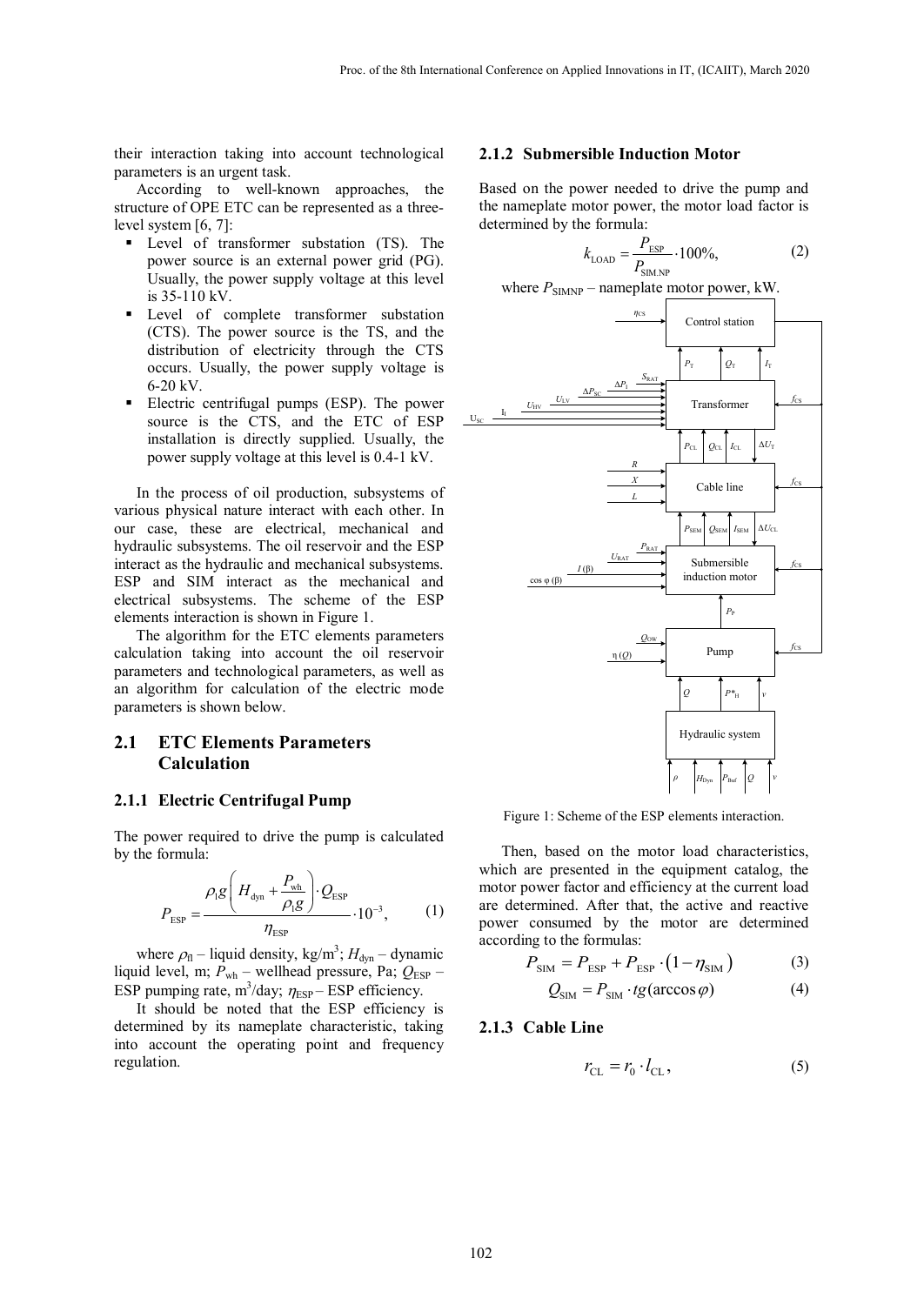$$
x_{\rm CL} = x_0 \cdot l_{\rm CL} \cdot \frac{f}{50},\tag{6}
$$

where  $r_0$ ,  $x_0$  – specific CL active and reactive resistances, Ohm; *f* – voltage frequency, Hz.

CL power losses are calculated by the formula:

$$
\Delta S_{\text{CL}} = |\dot{I}_{\text{CL}}|^{2} \cdot (R_{\text{CL}} + iX_{\text{CL}}), \qquad (7)
$$
  
where  $|\dot{I}_{\text{CL}}|$  – CL current modulus.

#### **2.1.4 Double-Wound Transformer**

The equivalent circuit parameters of a double-wound transformer are calculated by the formulas:

$$
r_{\rm T} = \frac{\Delta P_{\rm SC} \cdot U_{\rm HV}^2}{S_{\rm T,NP}^2},\tag{8}
$$

$$
x_{\rm T} = \sqrt{\left(\frac{U_{\rm SC} U_{\rm HV}^2}{100 S_{\rm T, NP}}\right)^2 - r_{\rm T}^2},\tag{9}
$$

where  $U_{\text{HV}}$  – transformer high voltage wound voltage, kV;  $S_{T,NP}$  – transformer nameplate power, kVA;  $\Delta P_{SC}$  – transformer short circuit losses, W;  $U_{\text{SC}}$  – transformer short circuit voltage, %.

Transformer active and reactive power losses are calculated by the formulas:

$$
\Delta P_{\rm T} = \Delta P_{\rm I} \cdot \left(\frac{f}{50}\right)^{1.3} + \Delta P_{\rm SC} \cdot \beta^2, \tag{10}
$$

$$
\Delta Q_{\rm T} = \left(\frac{I_{\rm I}}{100} + \beta^2 \cdot \frac{U_{\rm SC}}{100}\right) \cdot S_{\rm T,NP},\tag{11}
$$

where  $\Delta P_I$  – transformer idle losses, W; *I*I – transformer idle current, %; *β* – transformer loading, p.u.

### **2.1.5 Control Station**

Control station power losses are calculated by the formula:

$$
\Delta P_{\rm CS} = P_{\rm CS} \cdot (1 - \eta_{\rm CS}),\tag{12}
$$

where  $P_{CS}$  – control station output power, kW;  $\eta_{\text{CS}}$  – control station efficiency, p.u [1, 8].

### **2.2 Algorithm of the Electric Mode Parameters Calculation**

The calculation of the PSS steady mode parameters is performed by the iteration method. The method algorithm implements the following basic relations for determining the mode parameters [9]:

currents in branches of load:

$$
I_{ij}^{(p)} = \frac{|S_i|}{\sqrt{3} \cdot U_i^{(p-1)}},\tag{13}
$$

where  $p$  – iteration number;  $\dot{S}$  – total power,  $kVA$ ;  $U$  – voltage,  $kV$ .

branches power:<br> $\dot{S}_{ij}^{(p)} = \sum_{i \in \mathbb{N}^*} \dot{S}_{j}^{(p)} + \Delta \dot{S}_{ij}^{(p)},$ (14)

where – branch power losses, kVA;  $i = \overline{1, n}$ ;  $n^*$  – the s<sub> $\Delta S_{ij}$ </sub> f nodes incident to node *j*, except node *i*.

**•** branches currents:

$$
\dot{I}_{ij}^{(\rho)} = \frac{1}{N_{ij}} \sum_{k \in m^*} I_{jk}^{(\rho)}, \tag{15}
$$

where  $i = \overline{1, n}$ ;  $N_{ij}$  – *ij* branch transformation ratio;  $m^*$  – the set of nodes incident to node *j*, except node *i*, however, this set must include at least 2 nodes, excluding node *i.*

branches voltage losses:

$$
\Delta U_{ij}^{(p)} = \frac{P_{ij}^{(p)} \cdot R_{ij} + Q_{ij}^{(p)} \cdot X_{ij}}{U_i},
$$
 (16)

where  $P_{ij}$  – active power in branch;  $Q_{ij}$  – reactive power in branch.

node voltage:

$$
U_j^{(p)} = \frac{1}{N_{ij}} \cdot \left( U_i^{(p)} - \Delta U_{ij}^{(p)} \right),\tag{17}
$$

 condition for convergence of the iterative process:

$$
\left| U_j^{(p)} - U_j^{(p-1)} \right| \le \varepsilon. \tag{18}
$$

The algorithm works as follows: it is assumed that initial voltage are equal supply source voltages and equipment nameplate voltages in load nodes; the reverse direction (the first stage) is the load currents are calculated from the end of the network (load) to the beginning of the network (supply source); the forward direction (second stage) consists in determination of branches voltage losses nodes voltages from the beginning of the network to end of the network, as well as in controlling convergence and iterative process.

### **3 MODELLING**

The proposed algorithm is implemented in the LabVIEW development environment. Figure 2 shows fragment of the virtual instrument with implementation of the proposed approach.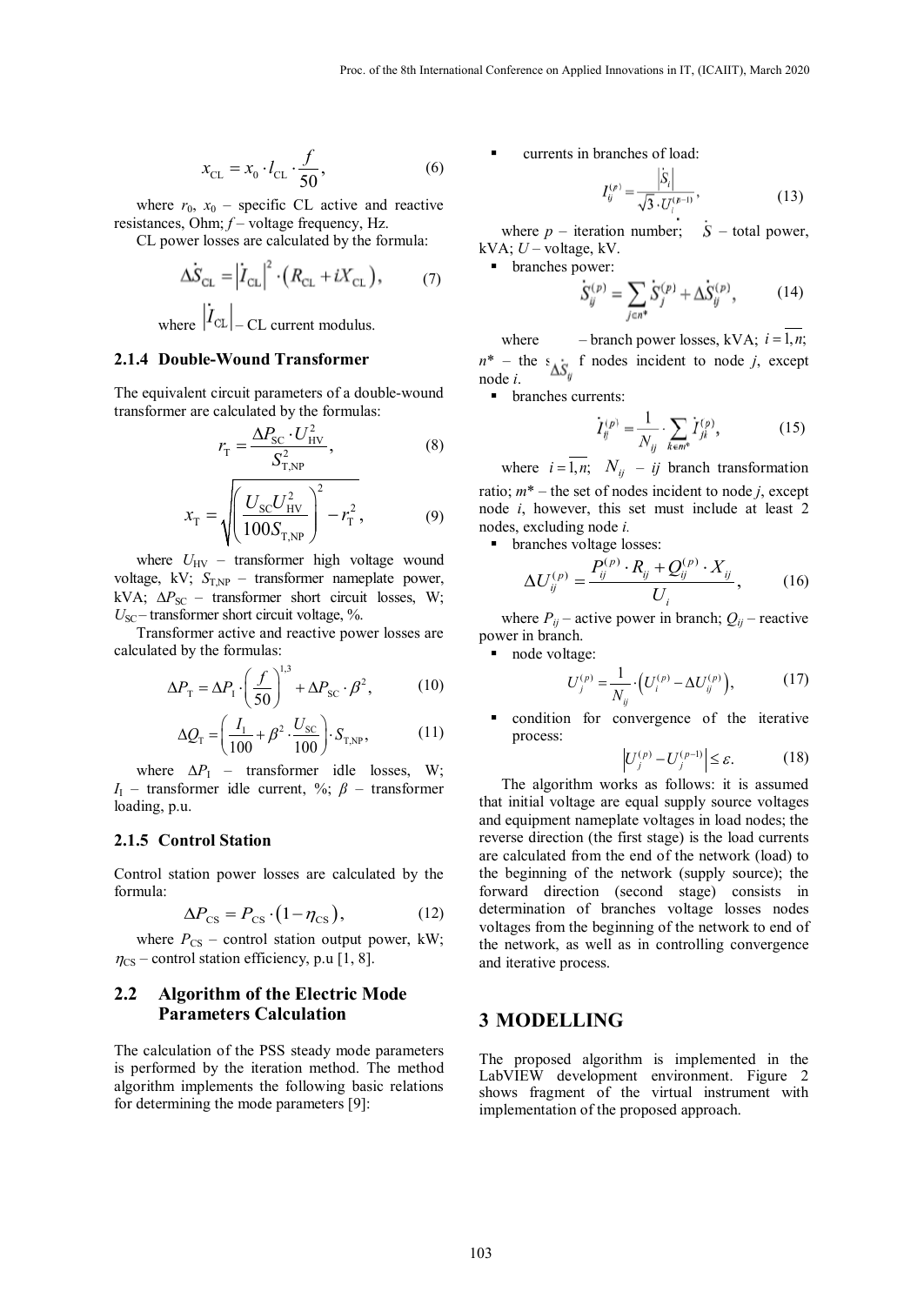

Figure 2: ESP Virtual Instrument.

# **4 RESULTS**

For the test example calculation, the CTS-2310 of the Sukharev's field of the "LUKOIL-PERM" Ltd. is chosen. It feeds 2 wells.

The used initial data for the calculation corresponds to the technological mode on June 18, 2019 and are presented in Table 1. The parameters of the electrical equipment are presented in Table 2.

Table 1: Technological process parameters.

| Well<br>position | Pumping<br>rate,<br>$m^3$ /day | Liquid<br>density,<br>$kg/m^3$ | Dynamic<br>level, m | Wellhead<br>pressure,<br><b>MPa</b> |
|------------------|--------------------------------|--------------------------------|---------------------|-------------------------------------|
| 115              | 60.9                           | 891                            | 626                 | 2,9                                 |
| 318              |                                | 846                            | 908                 | 78ء                                 |

Table 2: Electrical equipment parameters.

| Well<br>posi-<br>tion | Frequ-<br>ency,<br>Hz | <b>SIM</b><br>nameplate<br>power,<br>kW | Cable line                          | Pump<br>nameplate<br>flow,<br>$m^3$ /day |
|-----------------------|-----------------------|-----------------------------------------|-------------------------------------|------------------------------------------|
| 115                   | 43                    | 40                                      | <b>KPBP</b><br>3x16<br>$L=1941$ m   | 50                                       |
| 318                   | 48                    | 45                                      | <b>KPBP</b><br>3x16<br>$L = 2028$ m | 60                                       |

The absolute relative calculation error was calculated as the ratio modulus of the difference between the calculated and measurement values to the measurement value [10]:

$$
\delta = 100 \cdot \left| \frac{x - X}{X} \right|,\tag{19}
$$

where  $x$  – calculated value,  $X$  – measurement value.

Table 3 presents a comparison of the modelling results with the data from the SIM control station.

Well position Parameter Measurment value Calculated value Error δ, % 115 Current, A 19,2 19,5 1,56 Power factor, p.u.  $0,65$  0,69 6,15 Loading, % 56,1 58,6 4,46 318 Current, A 18,9 17,7 6,35 Power factor, p.u.  $0,64$  0,69 7,81 Loading, % 54,0 51,3 5,00

Table 3: SIM modelling results.

Table 4 presents a comparison of the modelling<br>results with the results of instrumental with the results of instrumental measurements on CTP low voltage buses.